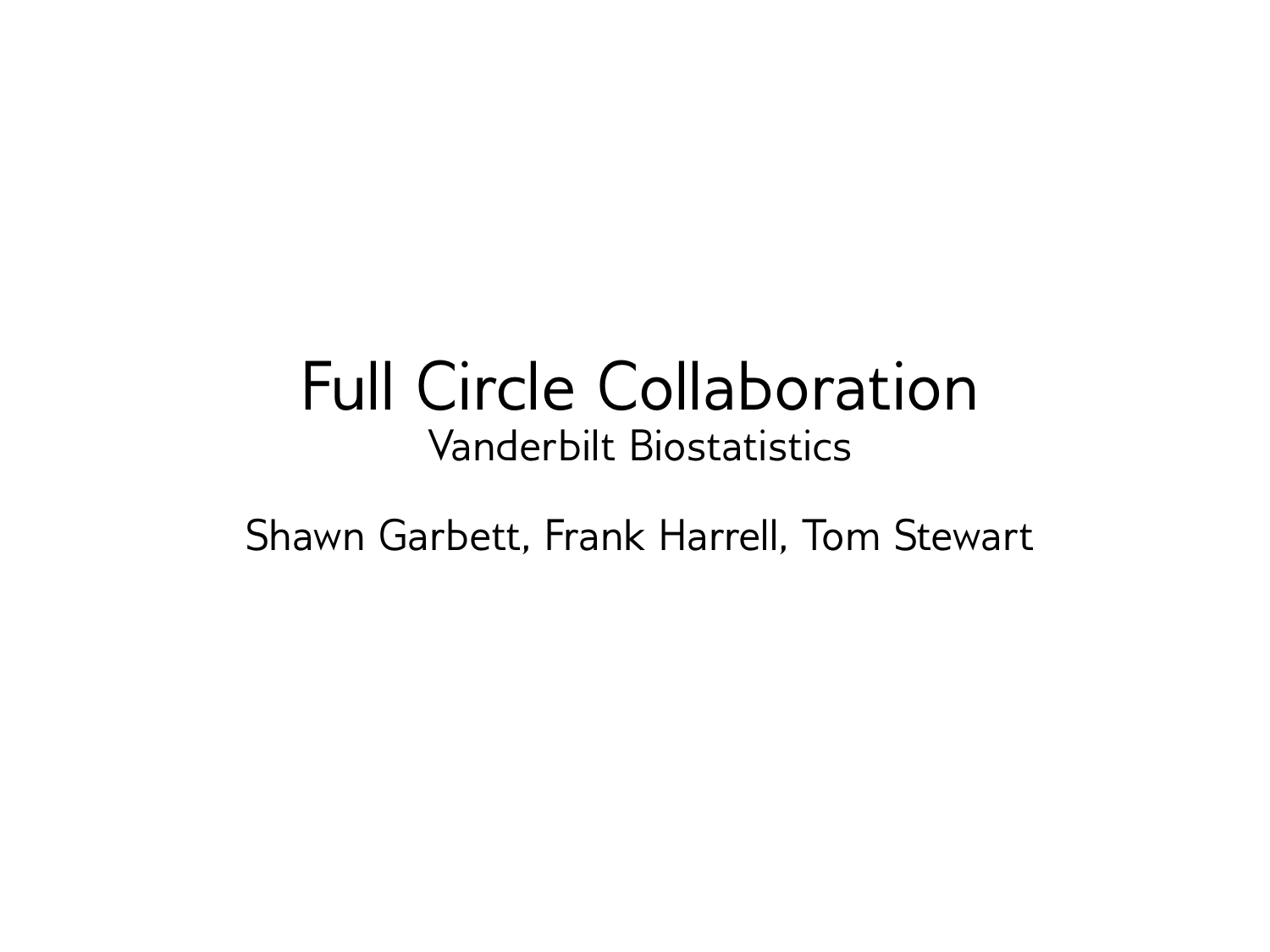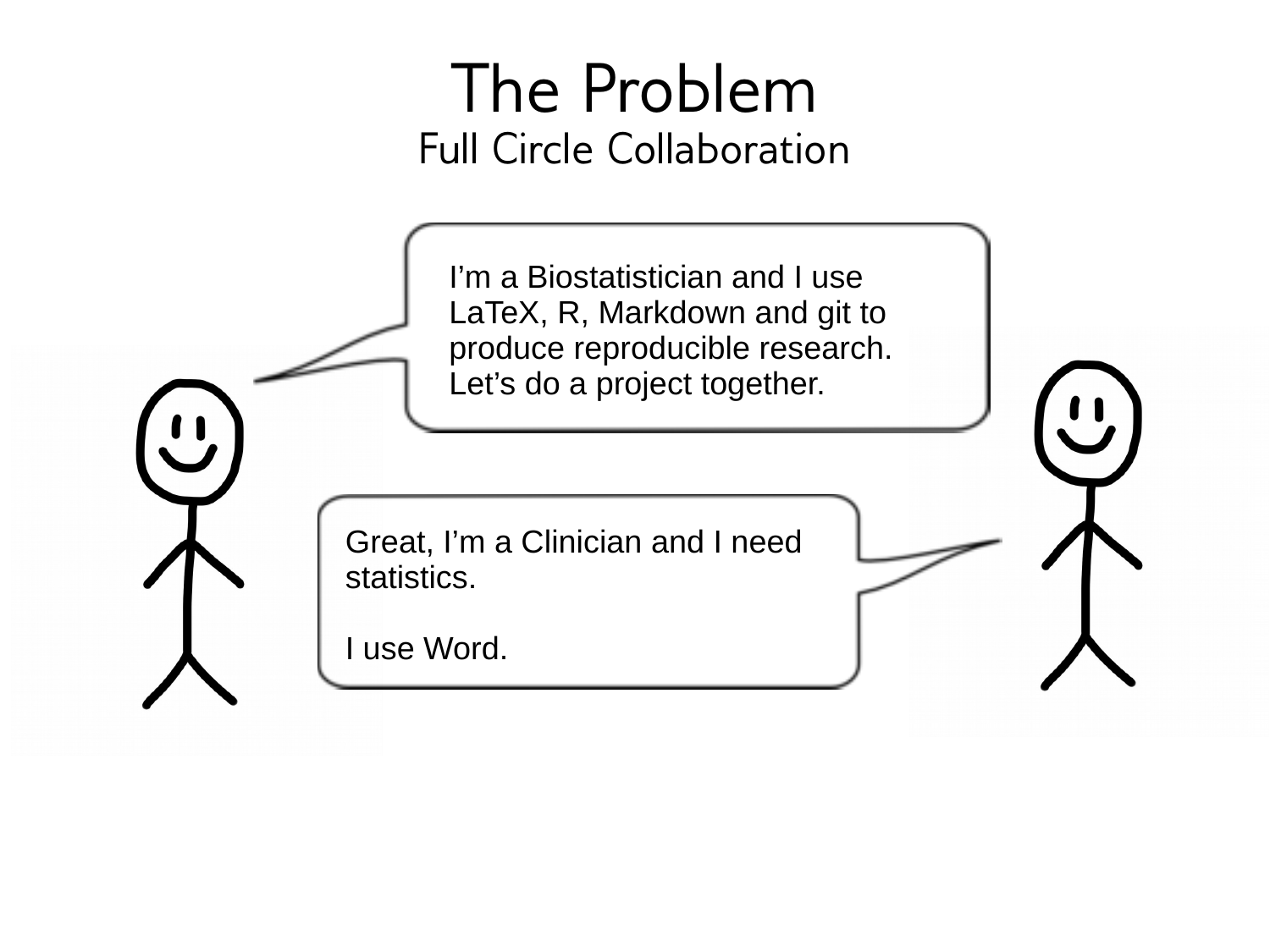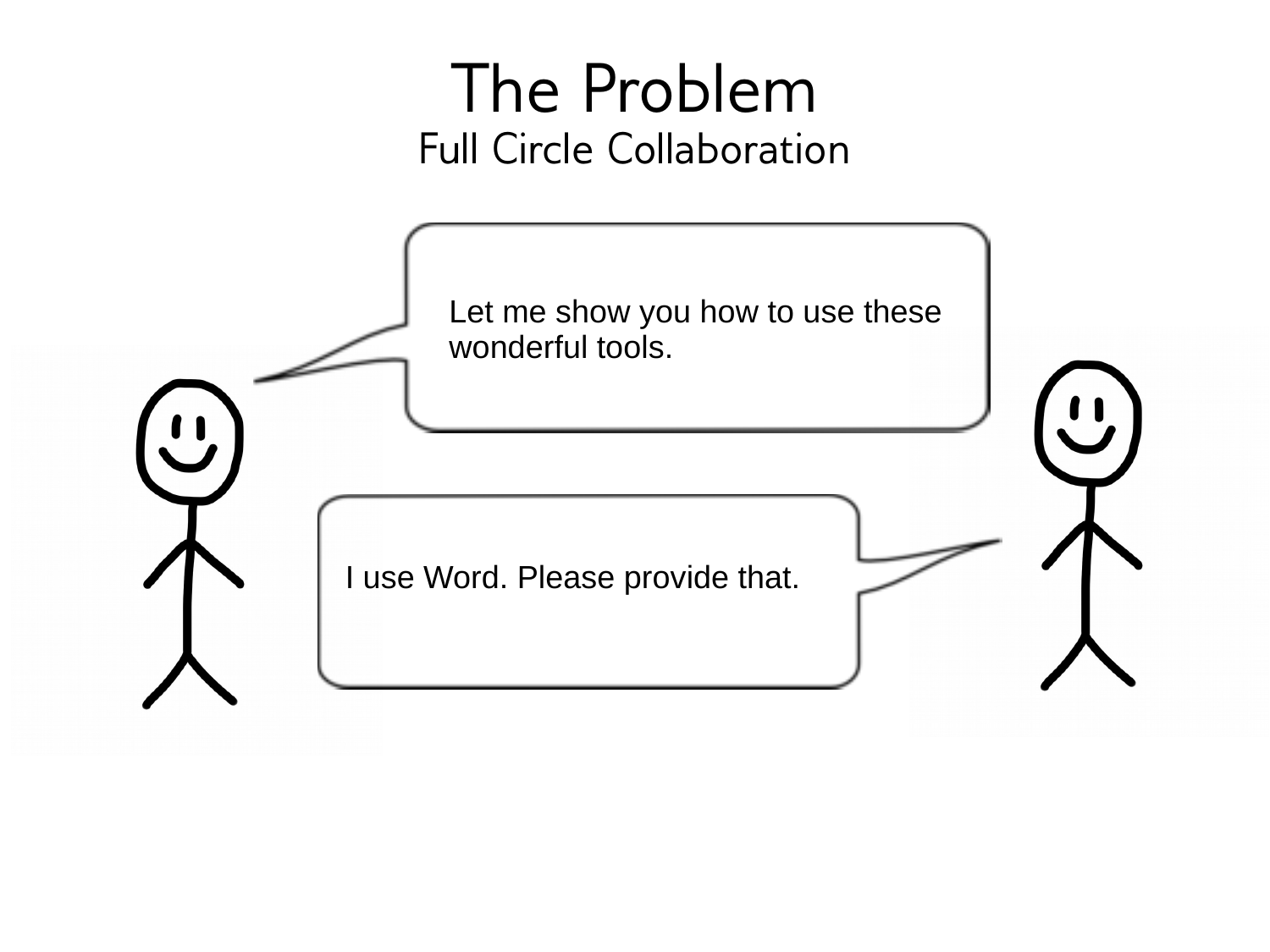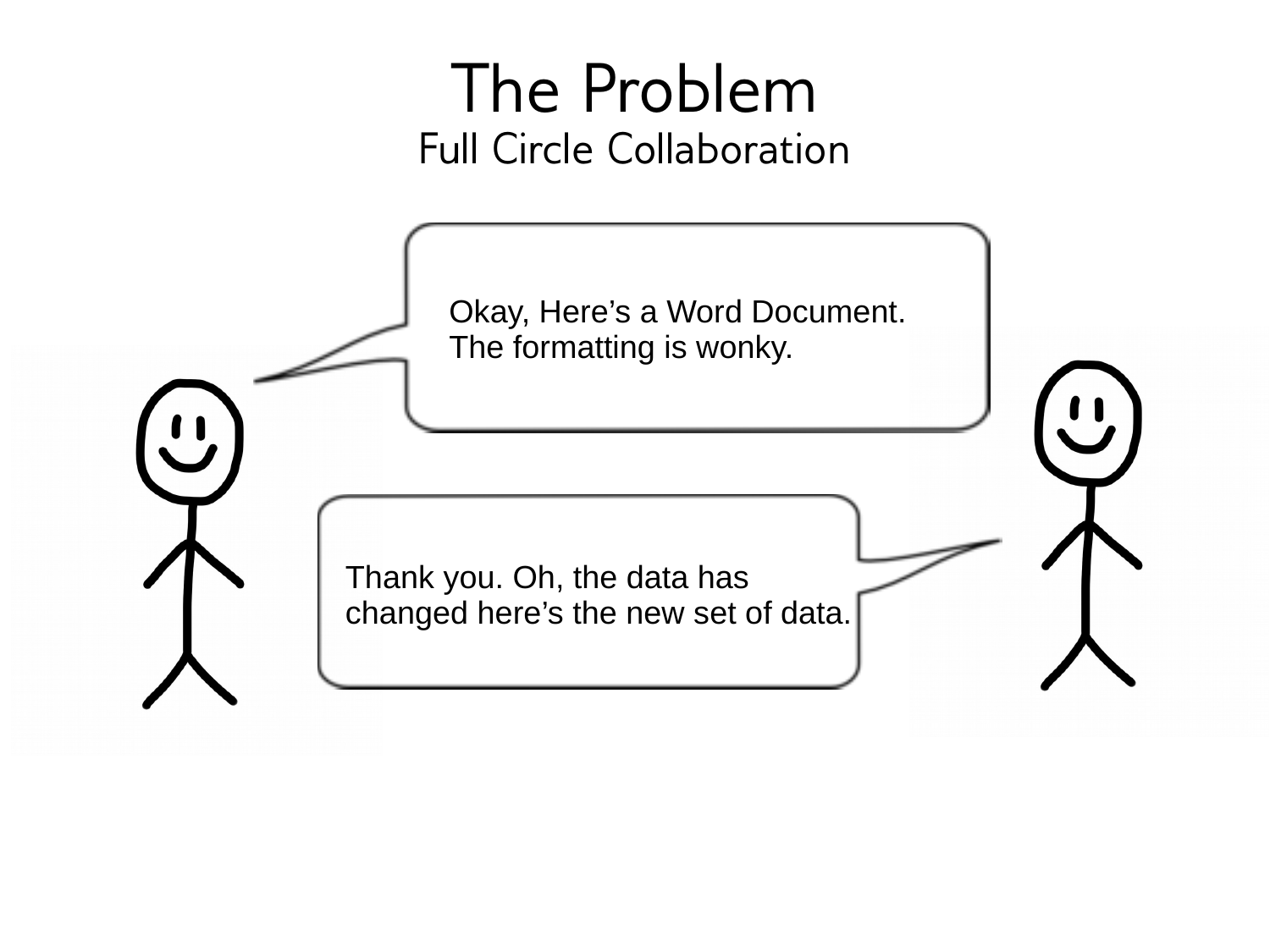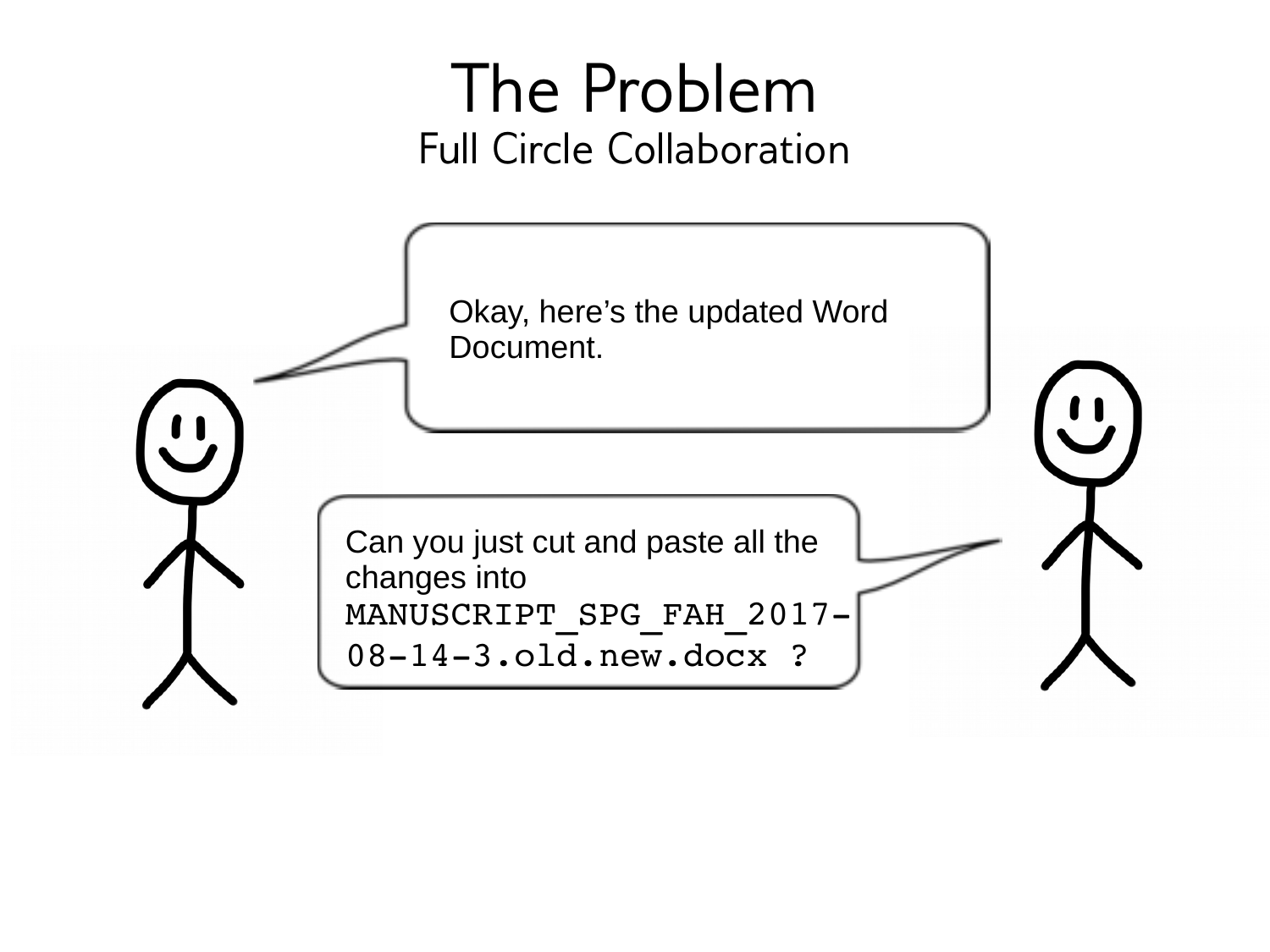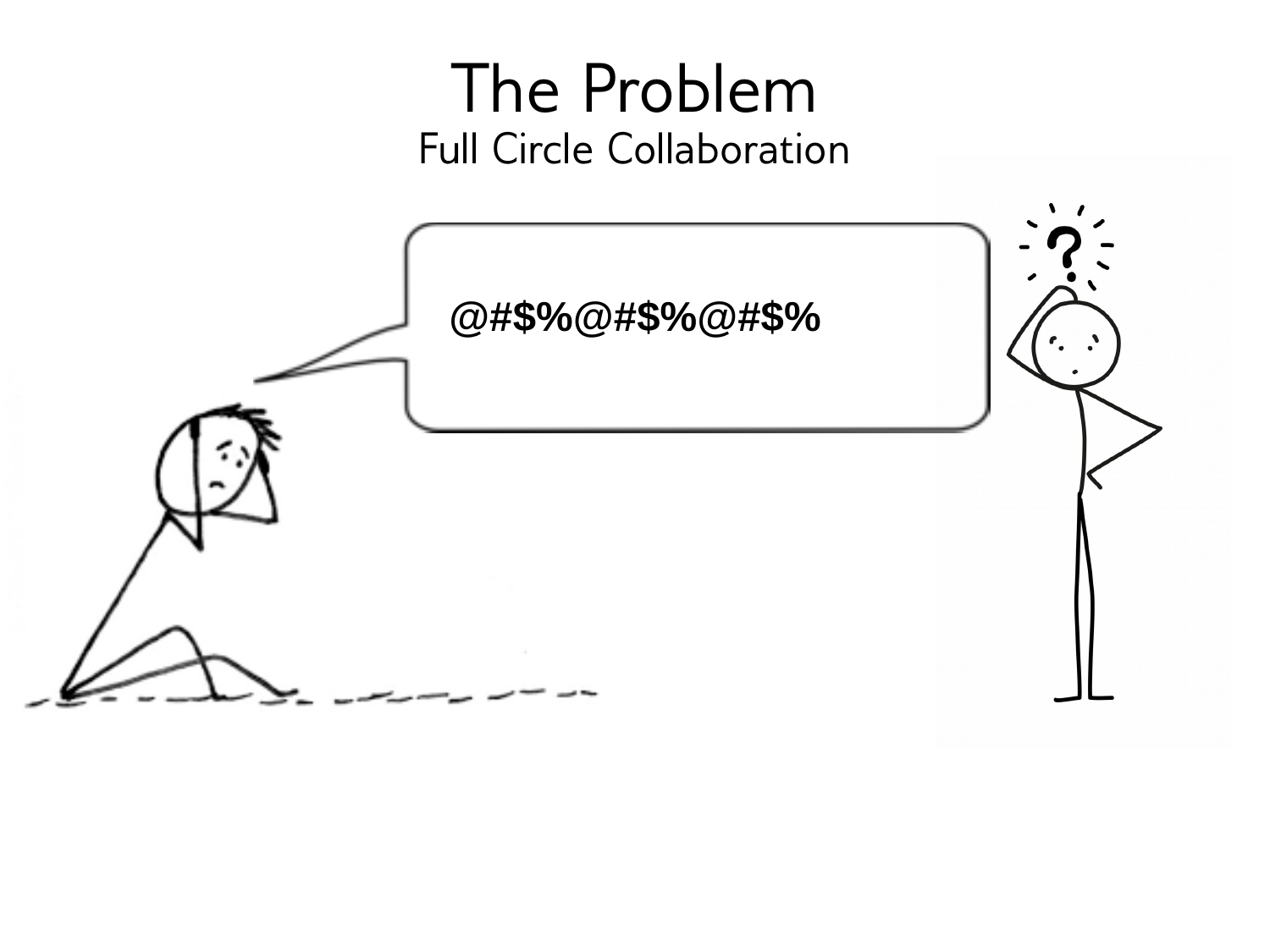## Solution Requirements

- Traceability The ability to trace where a value or statement came from easily upon review of a document.
- $\bullet$  Substitutability Given a new set of data, the ability to rerun all analysis and automatically update a downstream Word document.
- Integration Integrates with existing R  $\prime$ Rmarkdown tool set that is used for Biostatistics report production.